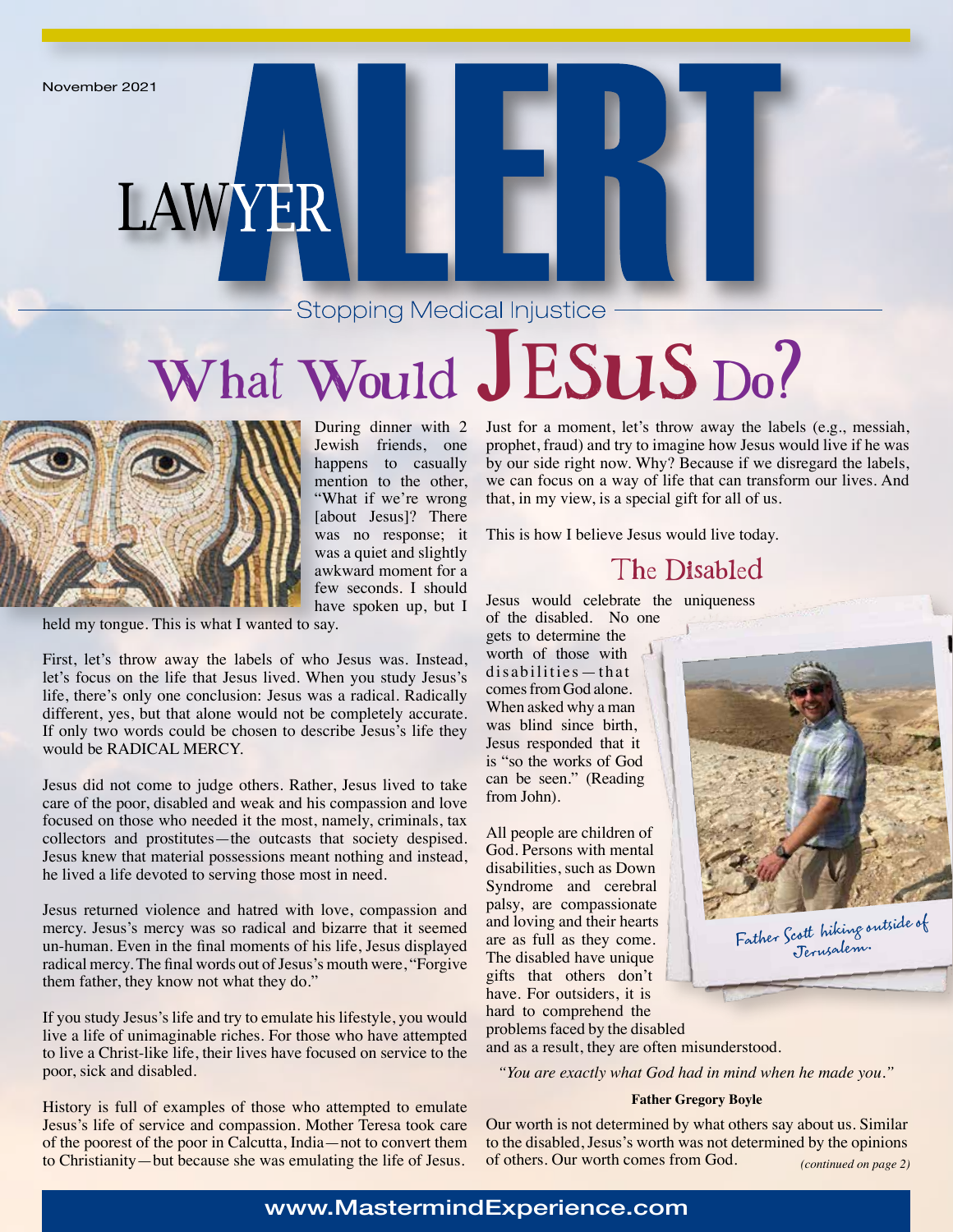### The Poor

Jesus was from a refugee family. Jesus told his disciples, "I will not leave you orphans." Jesus goes to be with the poor he doesn't send someone else in his place. You can't send someone else to be with the poor. Sending a check is not enough. Jesus says, "I am asking you to go to the poor."

The poor connect us with God. The poor don't just remind us of God, they have the presence of Christ in a substantial way. If you want to be close to God, you should be with the poor. The poor help us love God better.

*"Whatever you did for the least of my brethren, you did for me."*

#### **Reading from Matthew**

Jesus made himself a servant of all. We have to get our hands dirty—helping the poor must be personal, e.g., spending time at a homeless shelter. When we face God, we will need a personal letter of recommendation from a poor person.

### Listen to Your Heart

Jesus says that we are in him and he is in us. Most of the commandments don't come from Moses—they come from the little voice inside of us. This little voice will guide you--this is the voice of divine guidance. You are always free to ignore the voice—it sometimes tells us things we don't want to hear.

Give the master key of life to God. We let God into parts of our life, but deny access to other parts. This requires surrendering to the will of God and placing our trust in God.

*"The little voice inside you is like having divine GPS in each of us."*

#### **Father Scott VanDerveer**

In every decision, we should ask, "God, what do you think I should do?" There is one rule of thumb: Do the next right thing. Not the easy thing, but the next right thing. Maybe it's making a call to someone that you know you should really call. If we listen to the voice inside of us, you will know how to do the next right thing.

### Joy is an Inside Job

The top regret of the dying is that they didn't allow themselves to be happier. Let's not make that mistake. Choice is a component of happiness--no one makes us

mad. We are in charge of our emotions and our emotions are our responsibility.

On his deathbed, a dying man wrote his obituary: "In lieu of flowers, go out and make people laugh." If you want to have a happy life, sharing and generosity create happiness.

None of us live without regrets—we are not perfect. But we can turn the page and write a new chapter.

### Setting the Bar Too Low

When we comply with the 10 commandments, we are setting the bar real low. We should be aiming so high that it would be impossible to be that good every day. Jesus wants us to reach for a high standard, even if we fail a lot.

*"We should be living our lives for an audience of one and God is the audience."*

#### **Matthew Kelly**

God gives us an opportunity to serve every day. Jesus gave a simple commandment: "To love one another as I love you." (Reading from John). This is an extreme commandment because we are called upon to love those who are against us.

### Your Unique Destiny

Our call from God is not just to be nice people. We are called to be saints—that is the potential we are called for. God has a specific mission for each of us. Mark Twain said that there are two most important days of your life: the day you are born and the day you find out why. You answer God's call by going one step in the direction of what you are called to do.

We resist God's plan for us, even Jesus wanted to avoid his crucifixion. Be open to the Lord's disruption in your life. The path the Lord wants for you is so much better.

"No one would be here on Earth without a calling from God."

#### **Father Scott VanDerveer**

Jesus did not reveal a big plan—he just took the first step and then took the next step. What are you called to do by God? Can you name the moment when God called you? You do not need to be 100% ready for your call from God, just willing.

### Time Spent in Prayer

What God wants most from us is quality time

with us. Attending church is an hour that God has given us for our growth and no one can take that from us. Our desire to praise God is, in itself, a gift. Jesus's prayer was, "God, use me—use me however you want."

Listen in silence to God. Be alone and let God talk to you. There can be no prayer without time, just a minute. In silence, God asks us, "What do you want me to do for you?

#### *"Prayer is our best way of speaking with God. God dares us to have a constant conversation with him."*

#### **Father Scott VanDerveer**

Spending time in prayer is time that God has given to us for our growth and no one can take that from us. How much time are you willing to give to your soul because that is what prayer does.

Are we praying only for our own needs? We are told to forgive one another. Are we praying for that? We should pray for forgiveness and mercy.

### Perseverance and **Struggle**

There is nothing we can go through that Jesus did not experience. There is no one to blame for hardship and struggle. This is so the works of God can be revealed through struggle. The works of God will be visible through us.

Life has struggle, even Jesus was not spared this experience. We have to believe that difficult times are temporary and if we hold on, the future will be bright. Jesus can't take away the challenges, but he can be with us through them. We have to be a people of hope. We have to persevere in hardships and turmoil.

> *"There is no cross that is not followed by a resurrection.*"

#### **Father Scott VanDerveer**

We will never go through something that God can't handle. There may be many things in life that we cannot handle, but there is nothing that God can't handle. We have to make the decision to turn our lives over to God. The will of God will never take you where the grace of God will not sustain you.

There is nothing worth doing that does not involve struggle. Find a way to offer it up up—pay it forward—as a gift.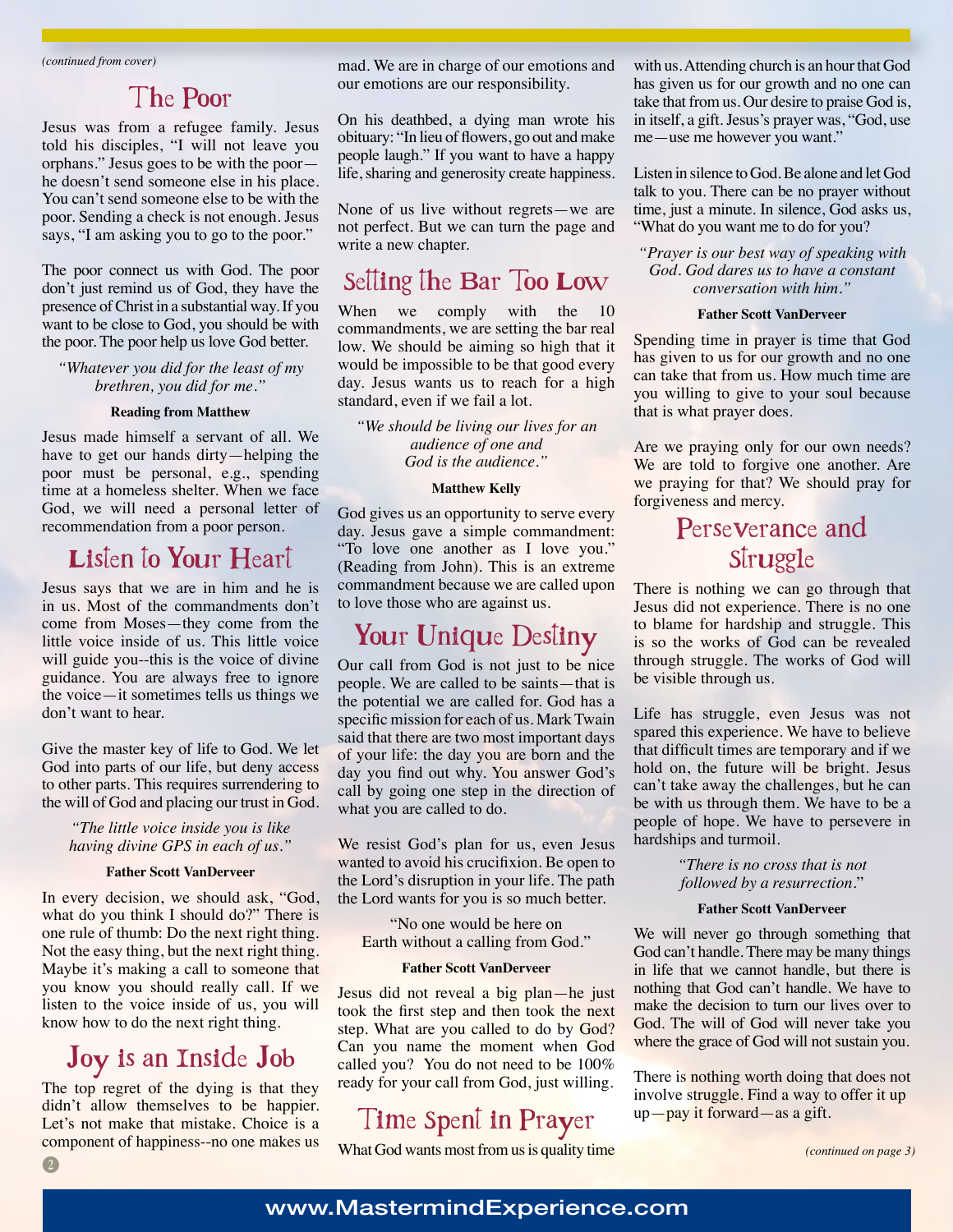

*(continued from page 2)*

### Do Not Be Afraid

Jesus's disciples left their homes with no money or possessions and were told that God would take care of their needs. When we are tired, God will support us. If we trust in God, he will provide for our needs.

*"You are the light of the world. Your light must shine upon others."*

#### **Reading from Matthew**

All growth happens outside of your comfort zone. Being uncomfortable is a sure sign that you are growing.

### Radical Forgiveness

There is no limit to God's forgiveness. Peter had a lot of sins. Peter cut off the ear of a guard with a sword (even Jesus's disciples could be violent), he couldn't stay awake for one hour when Jesus needed him and he denied Jesus 3x on the day of Jesus's crucifixion. No one else sinned as much as Peter, but no one loved Jesus more.

We have a clear picture of how far Jesus would go to show love. Peter sinned frequently, but he also loved all the time. Love cancels all sins. We are not defined by our sinfulness, but by our love. We are supposed to forgive everyone.

Jesus's willingness to forgive gave us a formula for life. As Jesus was dying on the cross, he said, "Father forgive them. They know not what they do." Jesus taught us, "sometimes you just need to love the hell out of people." Father Scott VanderDerveer. Love cancels a multitude of sins.

*(continued on page 4)*

Father Scott, floating in the Father Scott, man Dead Sea.<br>salty waters of the Dead Sea.

### www.MastermindExperience.com

 $\boxed{3}$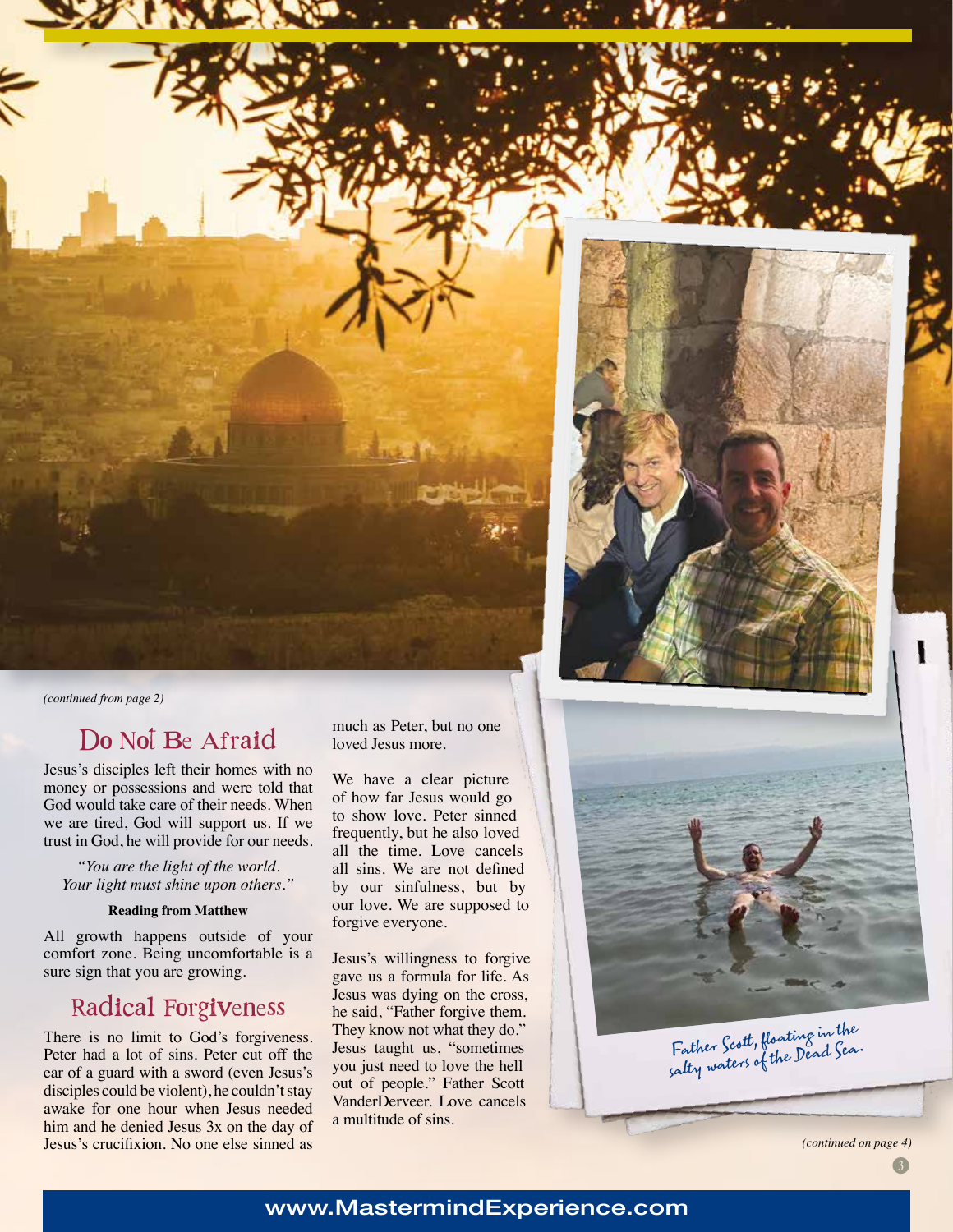

*(continued from page 3)*

### Mercy and Grace

Everyone who is incarcerated is a child of God. Persons on Death Row are children of God. God's grace is greater than our flaws and character defects.

*"God's mercy is more powerful than any sin you could have committed."*

#### **Father Scott VanDerveer**

"Mercy is when God doesn't give us what we deserve. Grace is when God gives us something we don't deserve."

### God's Love for You

You don't have to spend another moment worrying about how to get God to love you. God's love forces us to be better than we want to be. God's mission is to save us, like Jesus went out of his way to save a tax collector (Reading from Luke). "The Son of Man has come to save that which was lost." (Reading from Luke).

*"When Jesus thought of you, he thought you were someone worth dying for."*

#### **Father Scott VanDerveer**

Our life is the only thing we can give to God. We may become a living sacrifice to God by the life we live. Focus on sculpting our lives into a worthy masterpiece.

### The Journey of Life

What matters is the preciousness of the journey. If you focus on the destination, you miss the journey. The journey of life is the gift. A 106-year old put it aptly, "The secret is to live just one moment at a time."

Forget the past and focus on what you can do now to change things. What are you being called to do in this moment? Are you prepared for what God is about to do, right here and now?

> *"That will always be our choice. What to do in the moment."*

> > **Father Scott VanDerveer**

The destination is not where we need to focus. God walks with us on the journey of life. God is here with us, right now and in this moment, we have everything we need.

### Give Your Life as a Gift to the World

Whoever is willing to share and give away their life, will find it. We are supposed to be giving away our lives. A giver helps people who can't pay them back.

*"In God's eyes, you are the most precious thing in the world."*

#### **Father Scott VanDerveer**

Jesus is our model—not to be served, but to serve. Jesus pours himself out and shows us the way of a disciple. Let us offer our life to God. What do you want your death to mean for the world? How can your life be a gift for the people you love?

### Nurture Relationships

The thing that matters most is our relationship. Our relationship with others determines the quality of our lives. The most common deathbed regrets are: (1) "I wish I didn't spend so much time working." (2) I wish I was able to express my feelings better with those I love." (3) "I wish I stayed in better touch with others."

*"Shower the people you love with love."*

#### **James Taylor**

What are the important relationships in your life? What are your top 10 relationships? Is there a beloved aunt or Godchild that you haven't spent time with? Can you invest time in that relationship?

### Share Your Faith

The courage to lead is a willingness to take risks for the good of an unknown future. What has been the impact of God in your life? Have the courage to share it. Become an expert in the things God has done for you in your life. Share your experiences with God in a humble way that is not preachy.

Jesus said to his disciples, "What I say to you in the darkness, you have to say in the light." You are meant to proclaim God's word wherever you go. "What I say to you, proclaim on the rooftops. Whoever acknowledges me before others, I will acknowledge before my father." (Reading from Matthew). We are always moving in a direction in our spiritual life—toward God or toward fear.

*(continued on page 5)*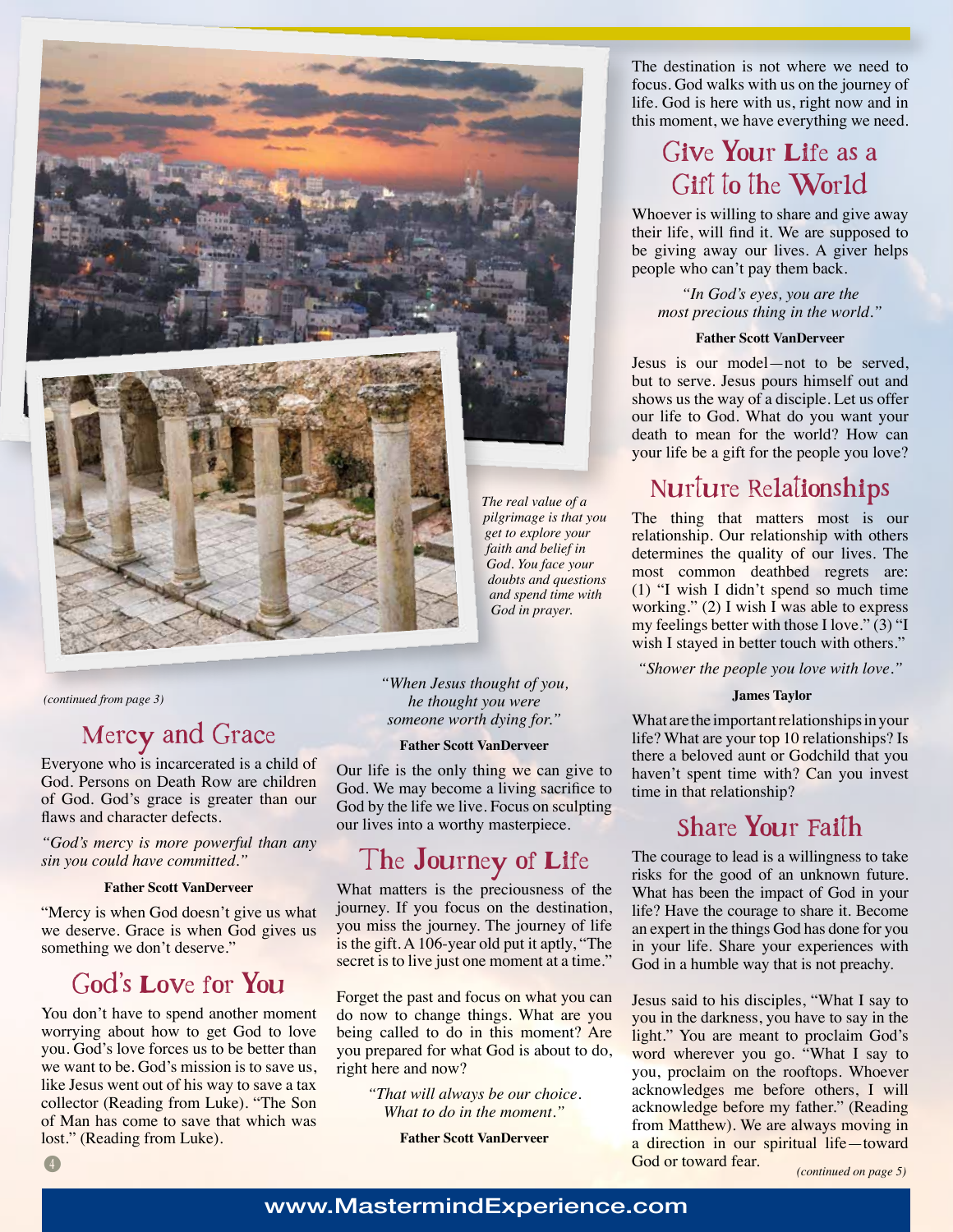*(continued from page 4)*

*"May we have the courage to proclaim the gospel by the witness of our lives."*

#### **Father Scott VanDerveer**

Evangelization is the willingness to engage others in your faith experience. This could be something as simple as discussing your faith experience. It is challenging to talk about faith in mixed company. We should be effusive in our faith and reticent about our opinions.

### Being Receptive to the Call of God

**Be Open:** You need to have openness that the next thing that happens to you could be a call from God. If God is calling us and we ignore that call, that would be devastating.

If the thief on the cross gives Jesus the power over his life, how much more can we?

**Do the Work:** Doing God's work is labor. When God's call comes, it won't be obvious and it will be difficult.

> *"The tears on your face are the cost of your dreams."*

#### **Father Scott VanDerveer**

There will be a cost and it will be hard. There is no shortcut. There is no way to follow Jesus without self-discipline and sacrifice. You are the only one who can do this.

**Ignore the Imposter Syndrome:** You feel that you're not worthy or qualified. Simon Peter said to Jesus, "I'm not worthy. I'm sinful." We are indeed worthy because God made us so. It's not what we think about ourselves that matters. It's what God thinks about us that matters.

*"If you ever doubt how God feels about you, just look at the cross. That's all you have to know."*

#### **Father Scott VanDerveer**

The imposter syndrome will stop us from doing what God wants. You are God's only plan for spreading the Gospel.

### Confronting Temptation

Hiding from our weaknesses will not work—we have to face them. Name the temptation that you are facing and ask, "What is getting in the way of facing this?" You can't manage a temptation unless you focus on what matters. If you are tempted by overeating, put a note on the refrigerator that reads, "Nothing tastes as good as being fit feels." Remember what matters most.

### Be Humble

We don't need to think less of ourselves. We just need to think of ourselves less. Use all of the opportunities in life to recognize how imperfect we are.

> *"The one who humbles himself will be exalted."*

> > **Reading from Luke**

### Difficult Conversations

Having hard conversations is never easy, but when they are rooted in love, you can't mess it up.

### Let Go of Resentment

It takes effort to hold onto resentment —you hold onto the hurt. When you hold onto resentment, something dies within you. You should pray for those who have wronged you.

### The Meaning of Death

No one wants to die. We think of death as the worst thing, but it is the only entrance to our true home. The number one fear is the fear of dying, but that is the only way to eternal life. We are afraid of the very thing that is the cornerstone of our faith.

Heaven is like a king who hosts a magnificent banquet and the joy is extreme. Paul said that, "For me, death is gain. I long to depart this world and be with Christ." Teresa of Avila said, "Heaven is being in the presence of God."

*"Heaven is being in God's presence and knowing that you are."*

#### **Father Scott VanDerveer**

God did not bring us this far to leave us. Those who die go to be with God.

We are all going to die someday. God has never promised to save us from dying. God did not save Jesus from dying. Jesus did not come to save us from dying, he came to save us from death.

Don't worry about death. God made us imperishable. When a 12 year old girl died, Jesus said to her mother, "Don't be afraid. Just have faith." (Reading from Mark). In death, life has changed, not ended. At death, you will see that God's wonderful promises are true.

### Doing Your Best

We are always asked by God to do the very best we can do. What good does it do to dwell on the past? Making mistakes is the price of being human. God has chosen a way to help us learn by making mistakes.

*"God grant me the serenity to accept the things I can't change. Give me the courage to change the things I can. And give me wisdom to know the difference."*

#### **The Serenity Prayer**

Life is not like a train—it is more like a sailboat, where the wind continually changes and you have to adjust the route.



*Lisa and Father Scott. Spending seven days in Israel provided a spiritual journey unlike any Lisa and I have ever taken.*

### Compassion for the Week

When you show compassion to a stranger in need, you are living the message of Jesus. We should love our neighbor even when they are not like us at all. Who have we walked by and not helped?

*(continued on page 6)*